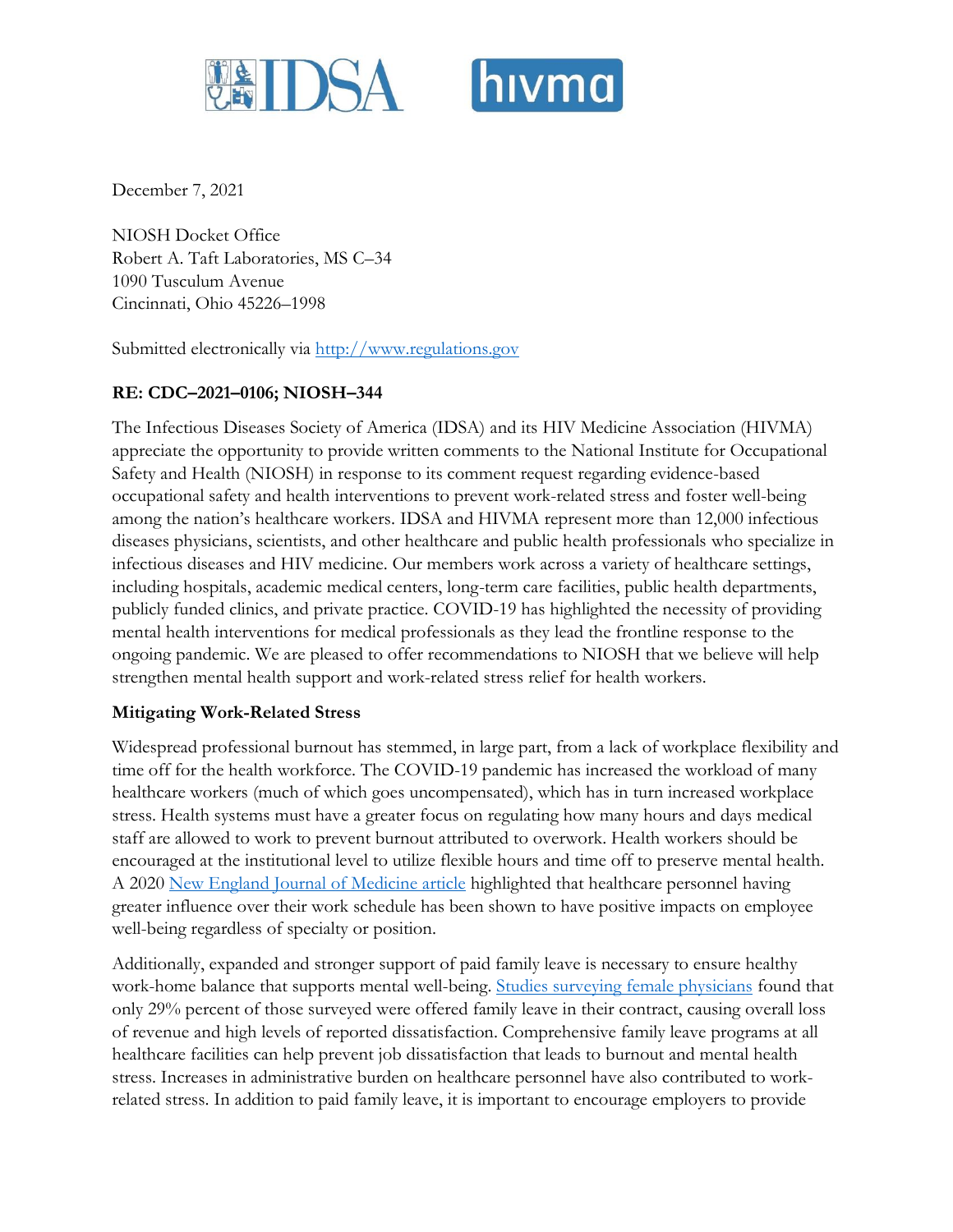dedicated sick and vacation time to ensure protected time for employees to use when sick or in cases when a health care professional may be sick and should stay home or quarantine. During the COVID-19 pandemic, health care professionals have been reluctant to use their paid time off (combined sick and vacation time) for mental health or vacation time in order to reserve their paid time off in the event they become sick due to COVID-19 or need to quarantine due to potential exposure to COVID-19.

Working to identify and eliminate unnecessary administrative tasks given to healthcare workers will help prevent burnout and reduce workplace stress.

## **Supporting Training and Workforce Preparedness**

Readiness is an essential aspect of workforce support in times of crisis. The COVID-19 pandemic has revealed a lack of actionable disaster preparedness and emergency plans in many medical organizations. This adds undue stress to the healthcare workforce leading the response and exacerbates burnout and mental fatigue. Healthcare personnel regularly trained in preparedness activities have shown a greater ability to respond when emergencies occur. Preparedness plans should be incorporated into regular healthcare center programming and training for healthcare workers. This training should be cross-disciplinary to encompass all healthcare fields involved in the response and facilitate collaborations that will make a response more effective. Additionally, mental health considerations for healthcare workers should be incorporated into preparedness activities and plans. Cooperative agreements between federal partners and collaborating healthcare systems like the [Office of the Assistant Secretary](https://www.phe.gov/Preparedness/planning/hpp/Pages/default.aspx) of Preparedness and Response's (ASPR) Healthcare [Preparedness Program](https://www.phe.gov/Preparedness/planning/hpp/Pages/default.aspx) help support preparedness activities, and resources should be expanded to allow more health care facilities to benefit from these efforts. Having set plans in place for healthcare personnel greatly reduces workplace stress by guiding response and taking the burden off frontline workers.

Supporting preparedness and flexibility for healthcare personnel relies on maintaining appropriate staffing levels. If healthcare workers do not feel their place of work will be able to operate smoothly during their absence, they may not take advantage of flexible time off. The infectious diseases physician workforce has been particularly strained and short-staffed, with nearly 80% of US counties lacking a single ID physician and hospitals struggling to fill open positions. ID physicians need more protected time to support the vast number of essential tasks they perform in addition to their regular duties, especially during public health emergencies. In addition to extra work in research, antimicrobial stewardship, and infection control, ID physicians have spearheaded work creating triage and care protocols to account for all care scenarios related to COVID-19, including protocols in transplant, immunocompromised, and cancer patients. These additional responsibilities can greatly increase workload for ID physicians and healthcare personnel already strained by the ongoing pandemic and make it difficult to keep up with work while maintaining mental health. Increased investment in the recruitment, training, and retention of ID physicians is critical to secure and optimize the workforce.

Sustaining support for medical reserve staff and community health workers can further ensure a robust workforce during emergency conditions and keep communities healthier while building important partnerships within the community. [Studies](https://www.healthaffairs.org/doi/10.1377/hlthaff.2019.00981) focusing on the impact of community health